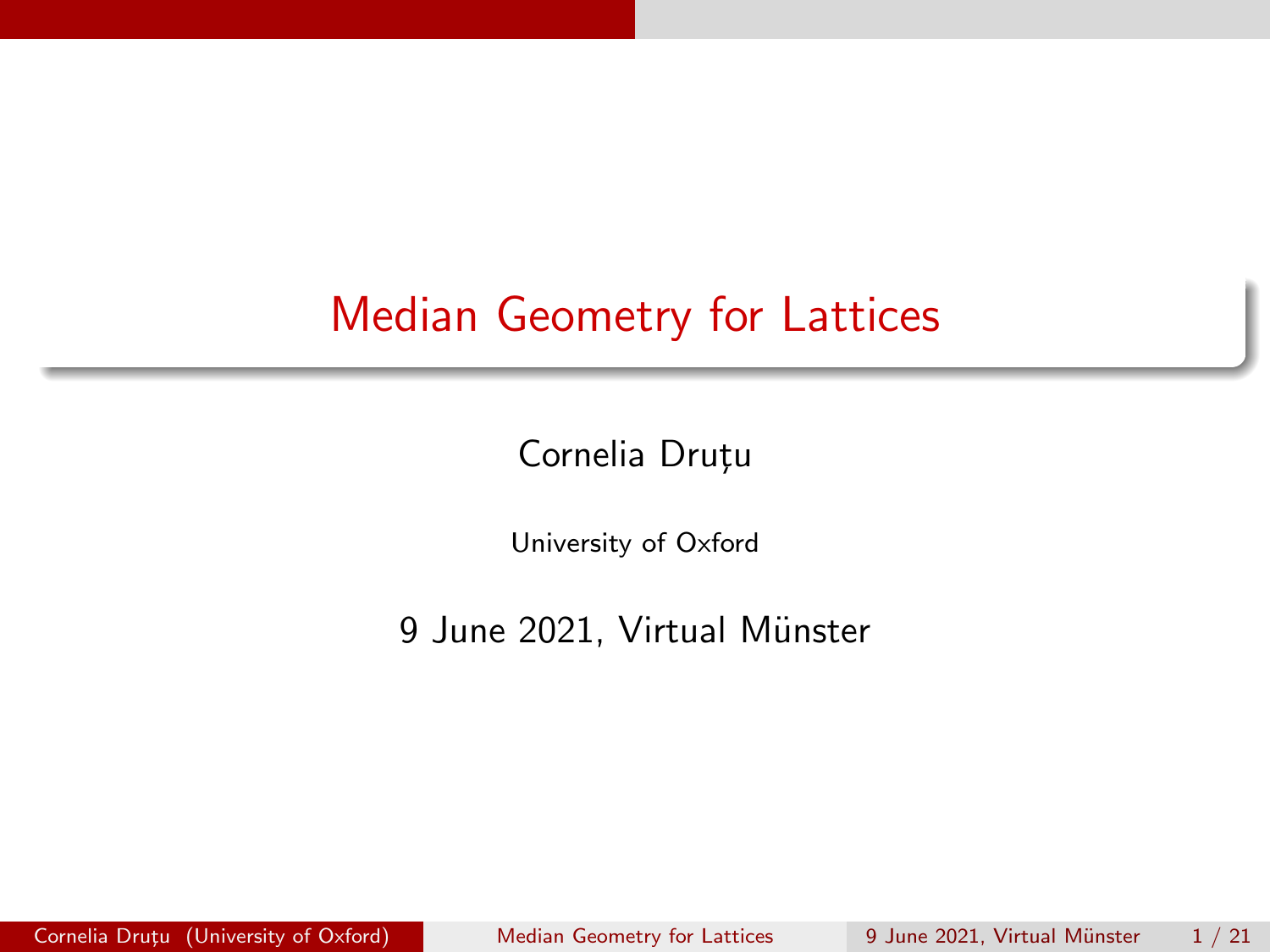John von Neumann: "If people do not believe that mathematics is simple, it is only because they do not realize how complicated life is."

Guillermo Moreno: "Groups, as men, will be known by their actions."

Bernt Øksendal: "We have not succeeded in answering all our problems. The answers we have found only serve to raise a whole set of new questions. In some ways we feel we are as confused as ever, but we believe we are confused on a higher level and about more important things."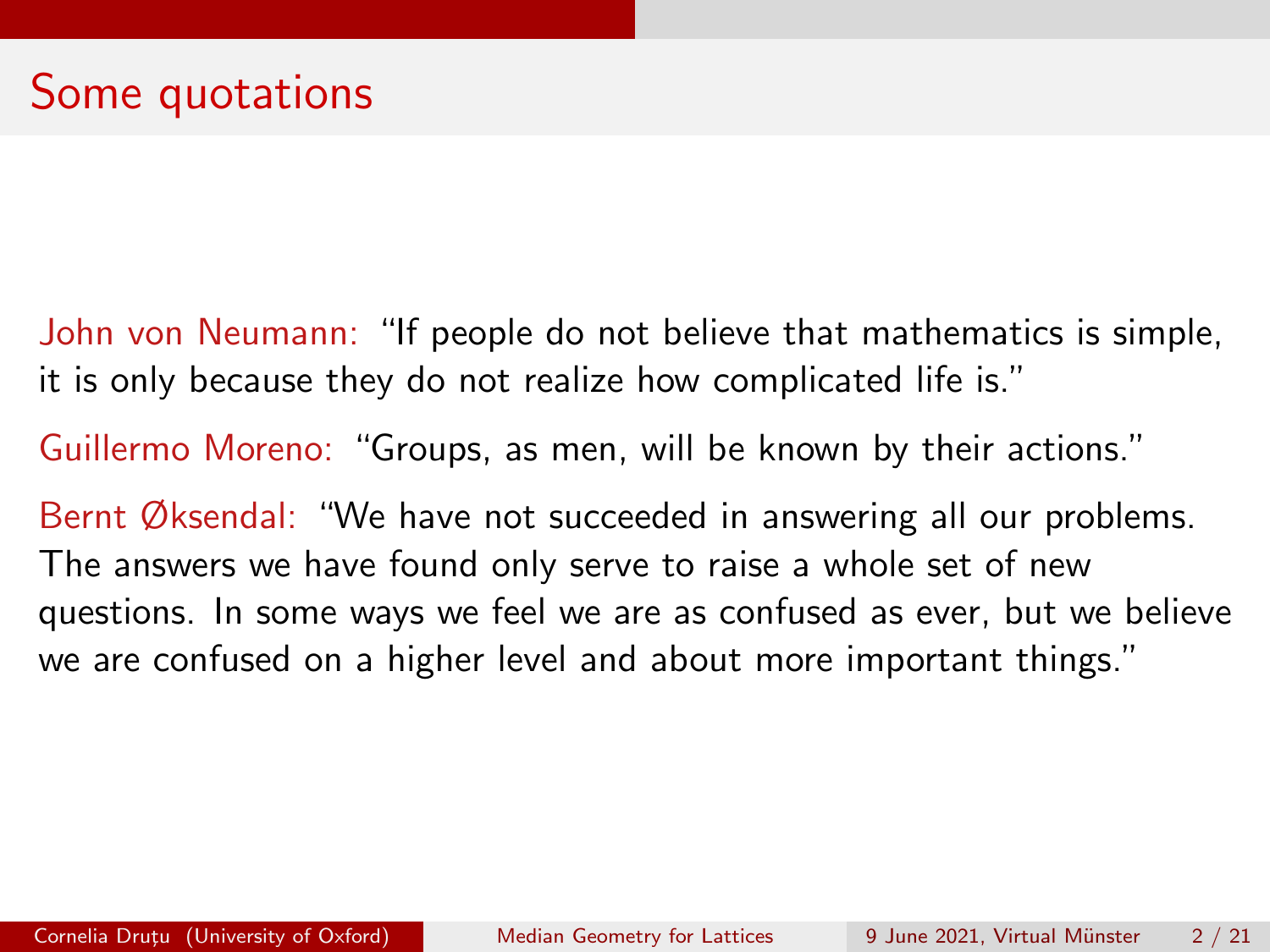In this talk I shall explain how various types of lattices of isometries of (products of) hyperbolic spaces present various degrees of compatibility with the median geometry and its discrete version, the CAT(0) cubical complex geometry.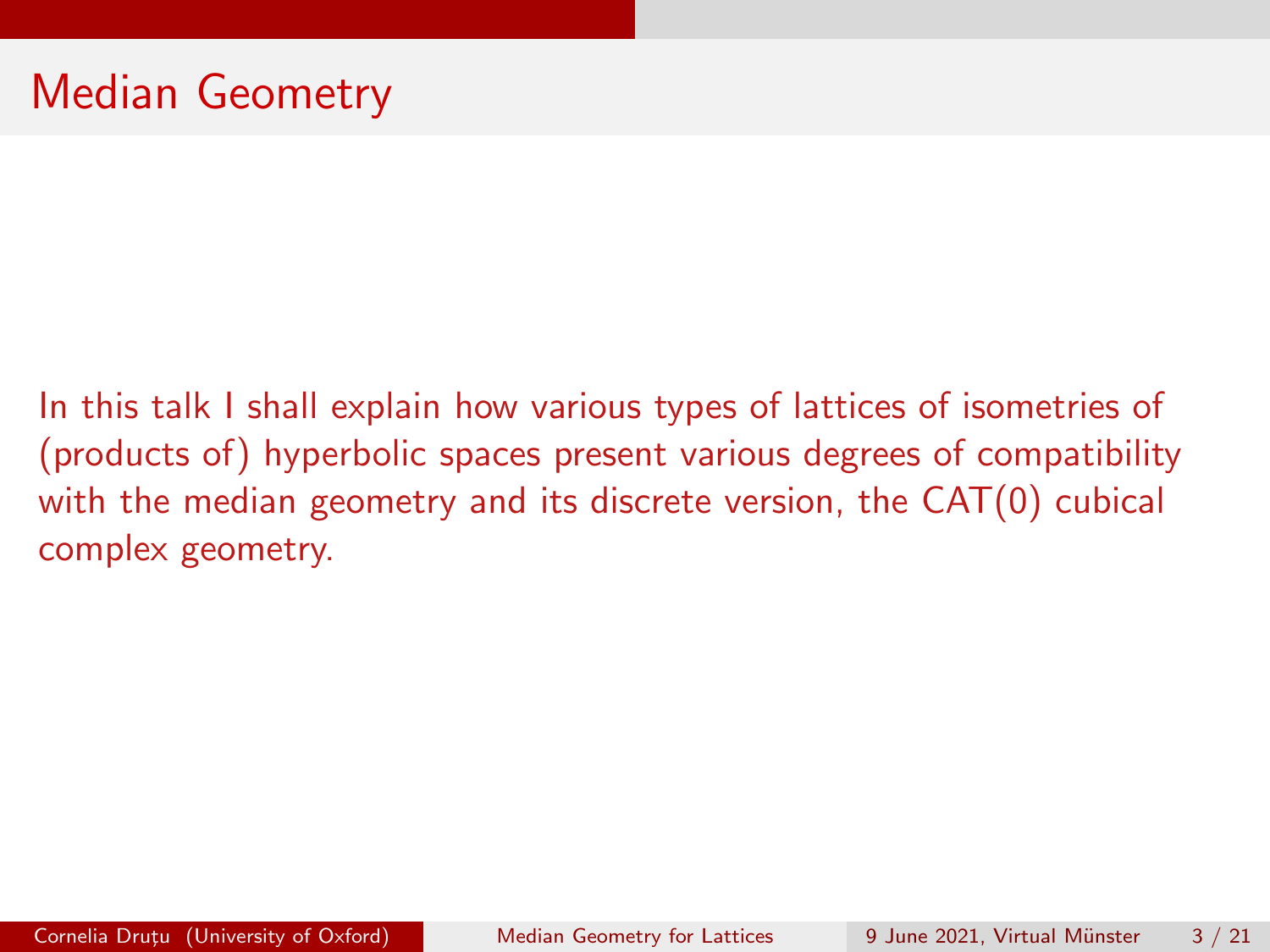## Strongest degree of compatibility with median geometry

A group is said to be cubulable if it acts properly discontinuously cocompactly on a CAT(0) cube complex.

Theorem (Bergeron-Wise, Kahn-Markovic)

Every fundamental group of a hyperbolic 3-manifold is cubulable.

Using this and the theory of special cube complexes (Haglund-Wise), Agol proved the virtual Haken conjecture.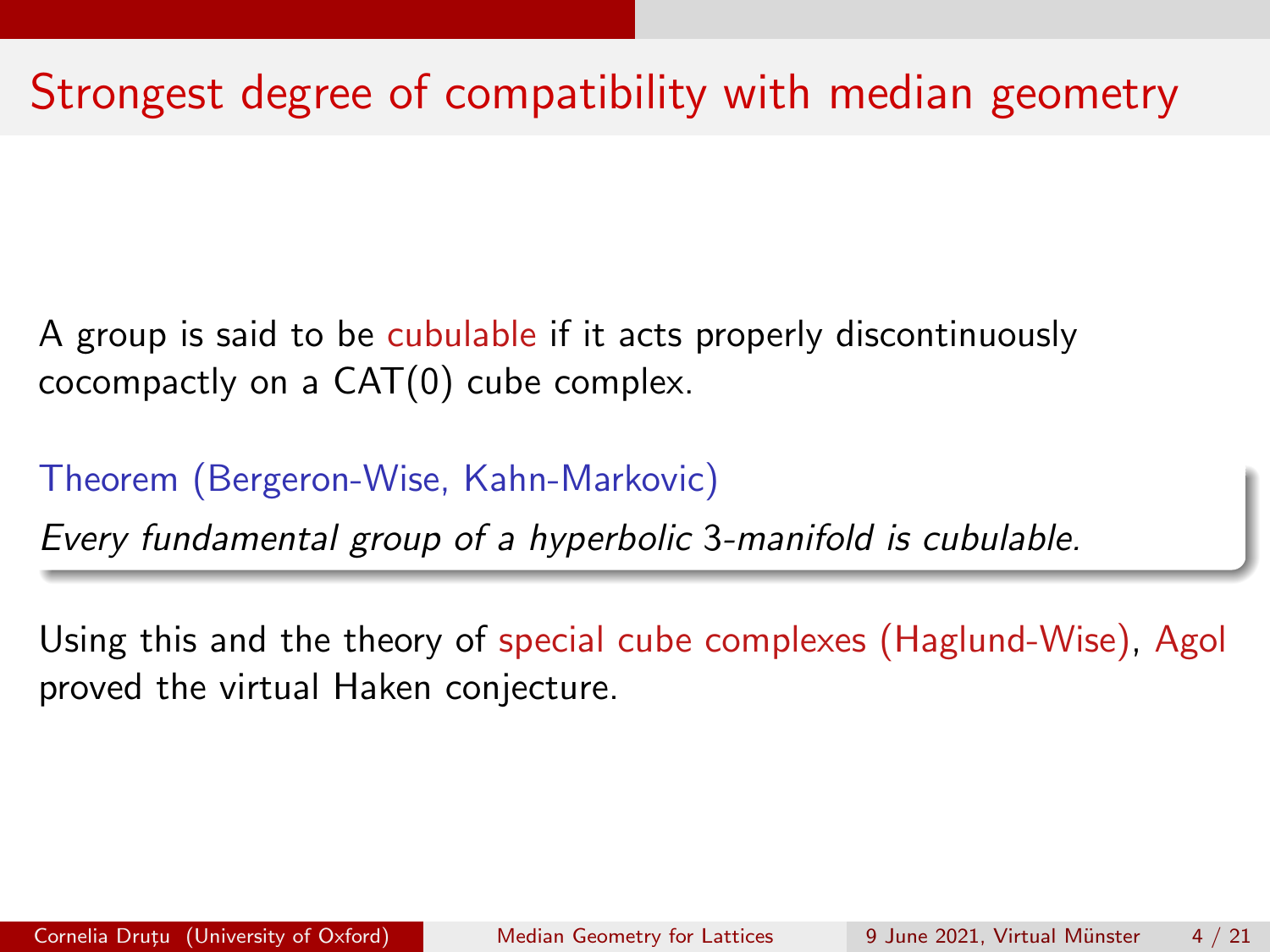## Why is the geometry of a CAT(0) cube complex median

Chepoi, Guerasimov: a graph  $\Gamma = (V, E)$  is the 1-skeleton of a CAT(0) cube complex  $\Leftrightarrow$  V with the simplicial distance is median.

A median space  $=$  a metric space  $(X, d)$  such that every triple of points  $x_1, x_2, x_3 \in X$  admits a unique median point  $m \in X$  satisfying

$$
d(x_i,m)+d(m,x_j)=d(x_i,x_j)
$$

for all  $i, j \in \{1, 2, 3\}, i \neq j$ .

Comparison with expander graphs:

- While expander graphs represent robust networks, difficult to disconnect (i.e. to disconnect a set A of vertices one must remove approx.  $c|A|$  edges), difficult to embed into Hilbert spaces (and presumably any reasonable Banach),
- median graphs are economic networks (least number of edges used to connect all the vertices), relatively easy to disconnect, easy to embed into  $L^1$ , hence Hilbert spaces.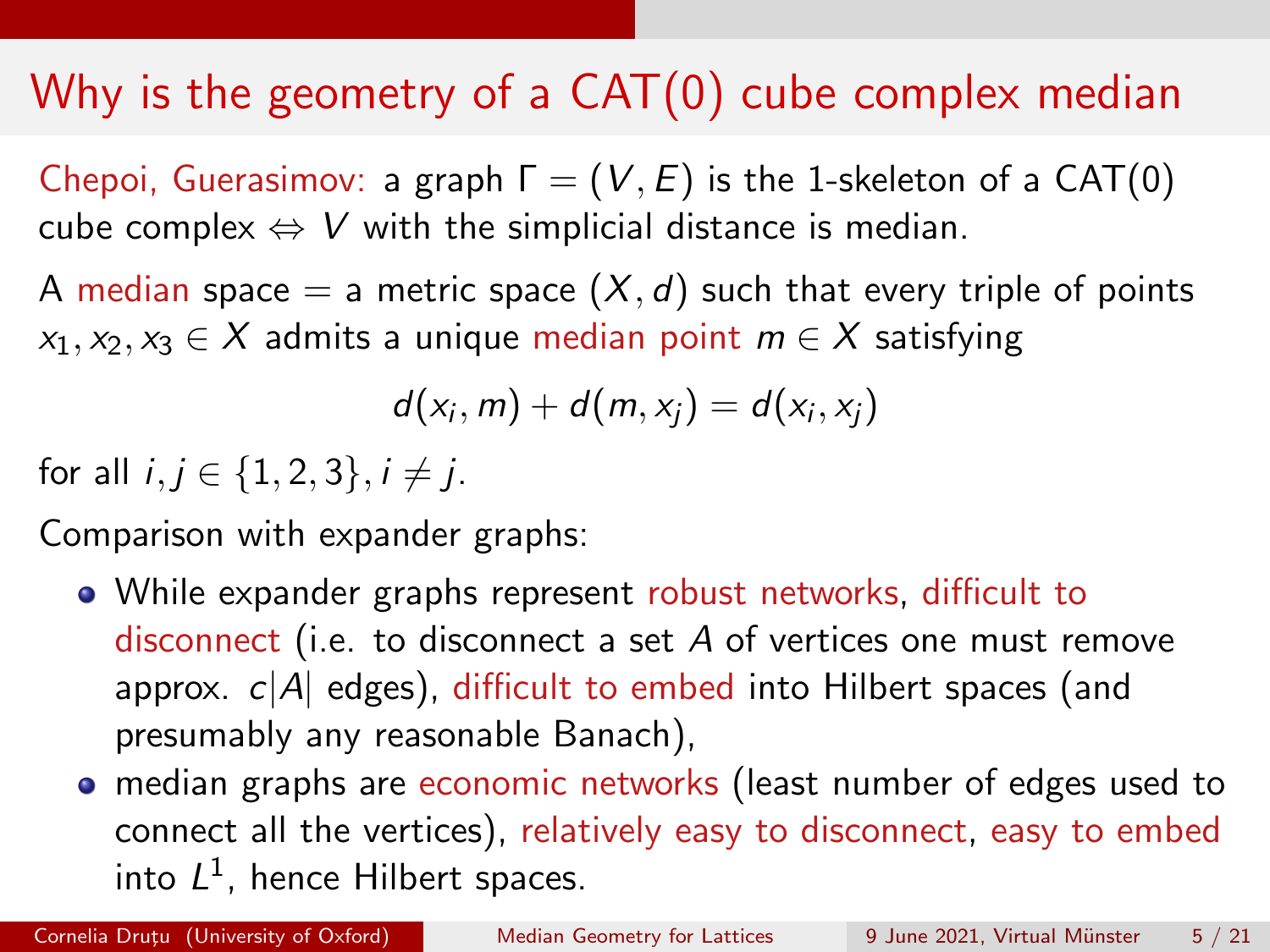## Median spaces and  $L^1$ -spaces

Besides the set of vertices of a CAT(0) cube complex, with the simplicial metric, other examples of median metric spaces are:

### Other examples

- **1** Real trees:
- $\mathbf{2}$   $\mathbb{R}^n$  with the norm  $\ell^1$  ;
- $\mathbf{B} \ L^1(X,\mu).$
- (Assouad) Every median space embeds isometrically into an  $L^1$ –space.
- (Verheul) A complete median normed spaces is linearly isometric to an  $L^1$ —space.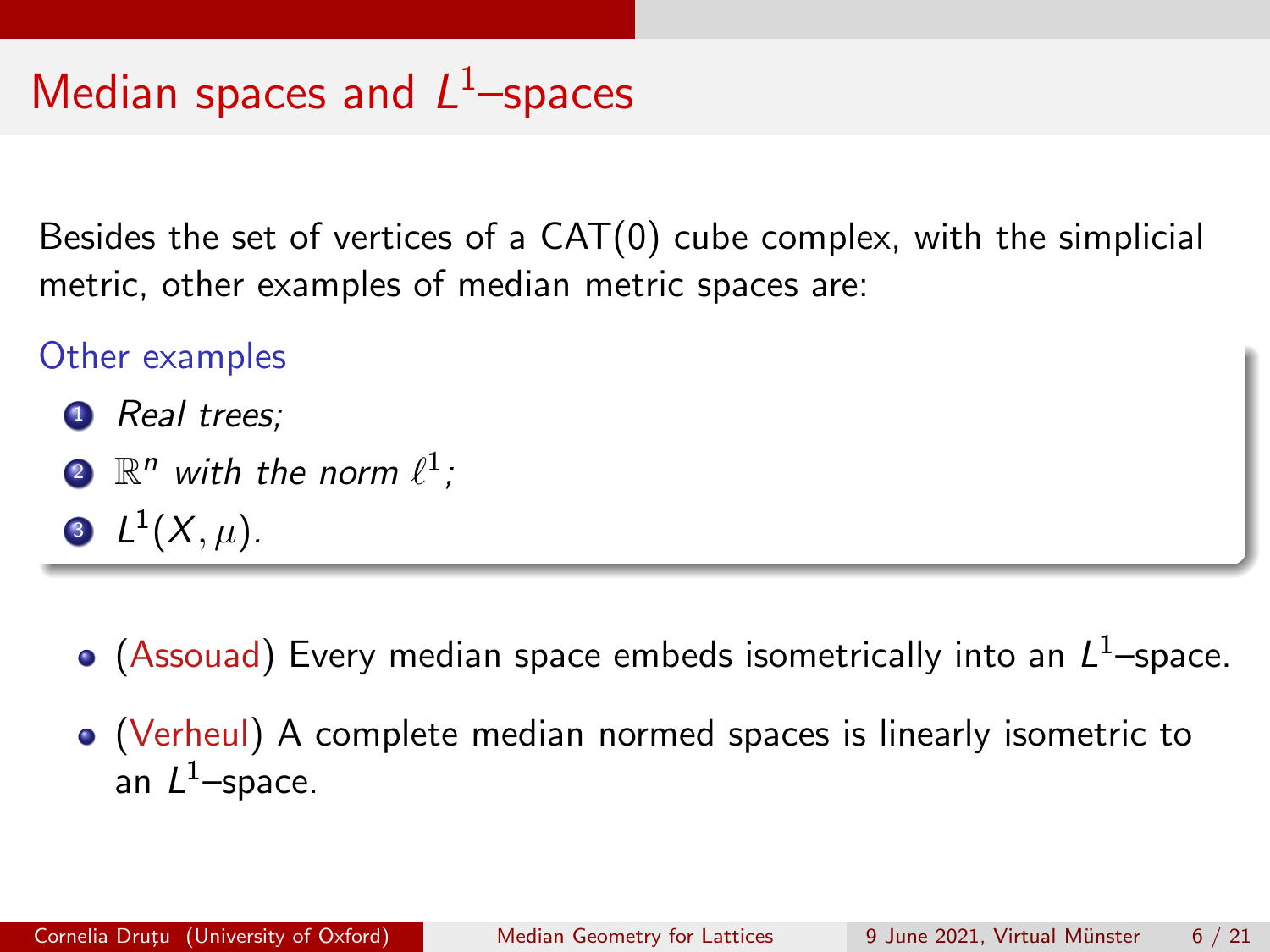### Median spaces: non-discrete versions of CAT(0)-c.c.

Median spaces  $=$  non-discrete versions of 0-skeleta of  $CAT(0)$  cube complexes.

Analogous to real trees  $=$  non-discrete versions of simplicial trees.

Bowditch: The metric of a complete connected finite rank median metric space has a bi-Lipschitz equivariant deformation that is CAT(0) and has the same collection of convex subsets.

The rank of a median metric space  $X =$  the supremum over the set of integers  $k$  such that  $X$  contains an isometric copy of the set of vertices  ${-a, a}^k$  of the cube of edge length 2a, for some  $a > 0$ .

### Convention

From now on we assume all median spaces to be complete and connected (hence geodesic).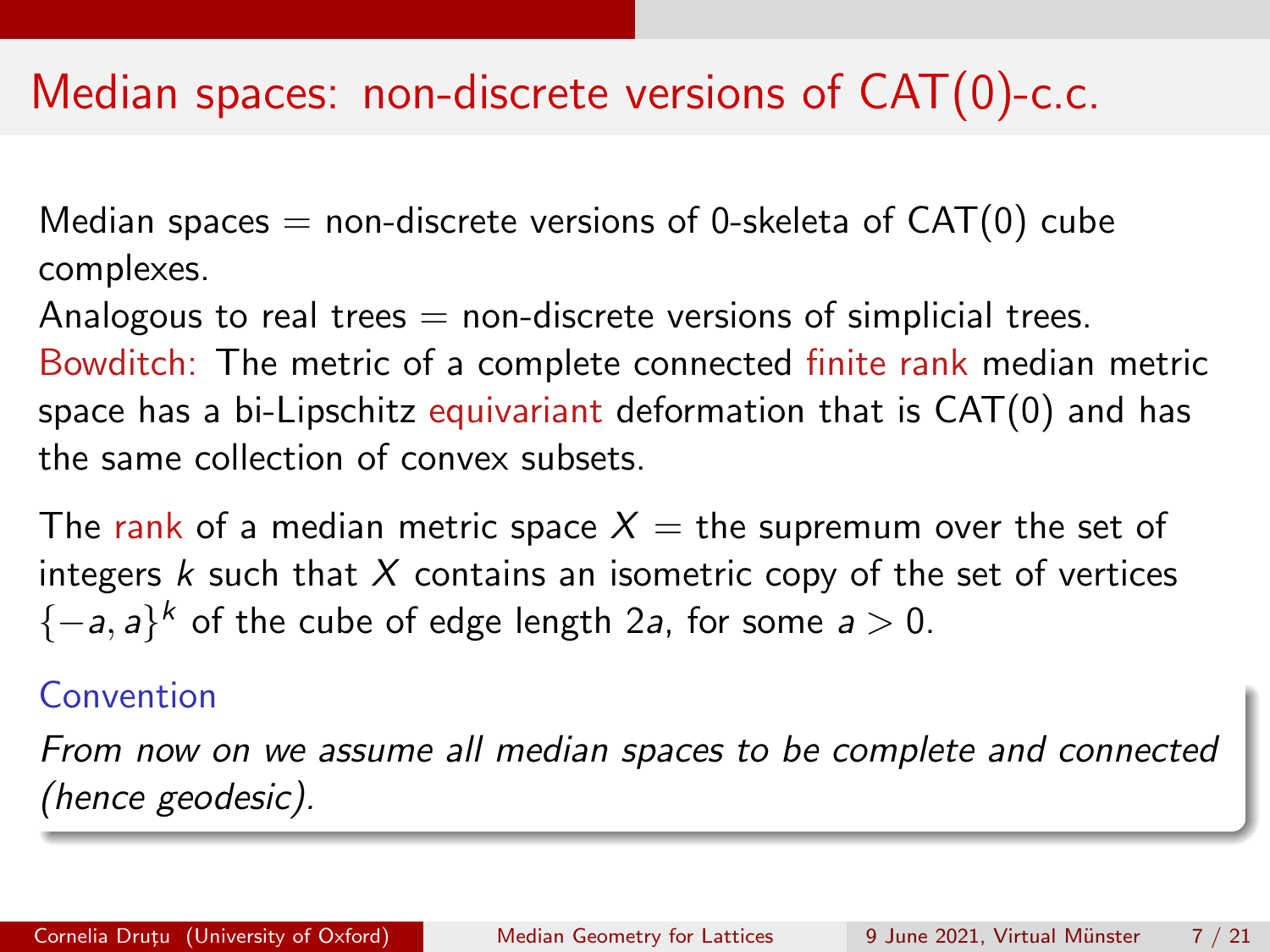### Interest of the median geometry

- **G** locally compact second countable has property  $(T) \Leftrightarrow$  any continuous action by isometries on a median space has bounded orbits (Chatterji -D. - Haglund).
- **2** G a-(T)-menable  $\Leftrightarrow$  it admits a proper continuous action by isometries on a median space (Chatterji -D. - Haglund).
- <sup>3</sup> certain groups and spaces have median geometry asymptotically. So median geometry appears when compactifying spaces of representations.
	- <sup>1</sup> mapping class groups of surfaces, with word metrics (Behrstock D. Sapir);
	- **■** Teichmüller spaces with Weil-Petersson metric (Bowditch).
- **4** relevance of median graphs and their geometry in graph theory, computer science, optimization theory.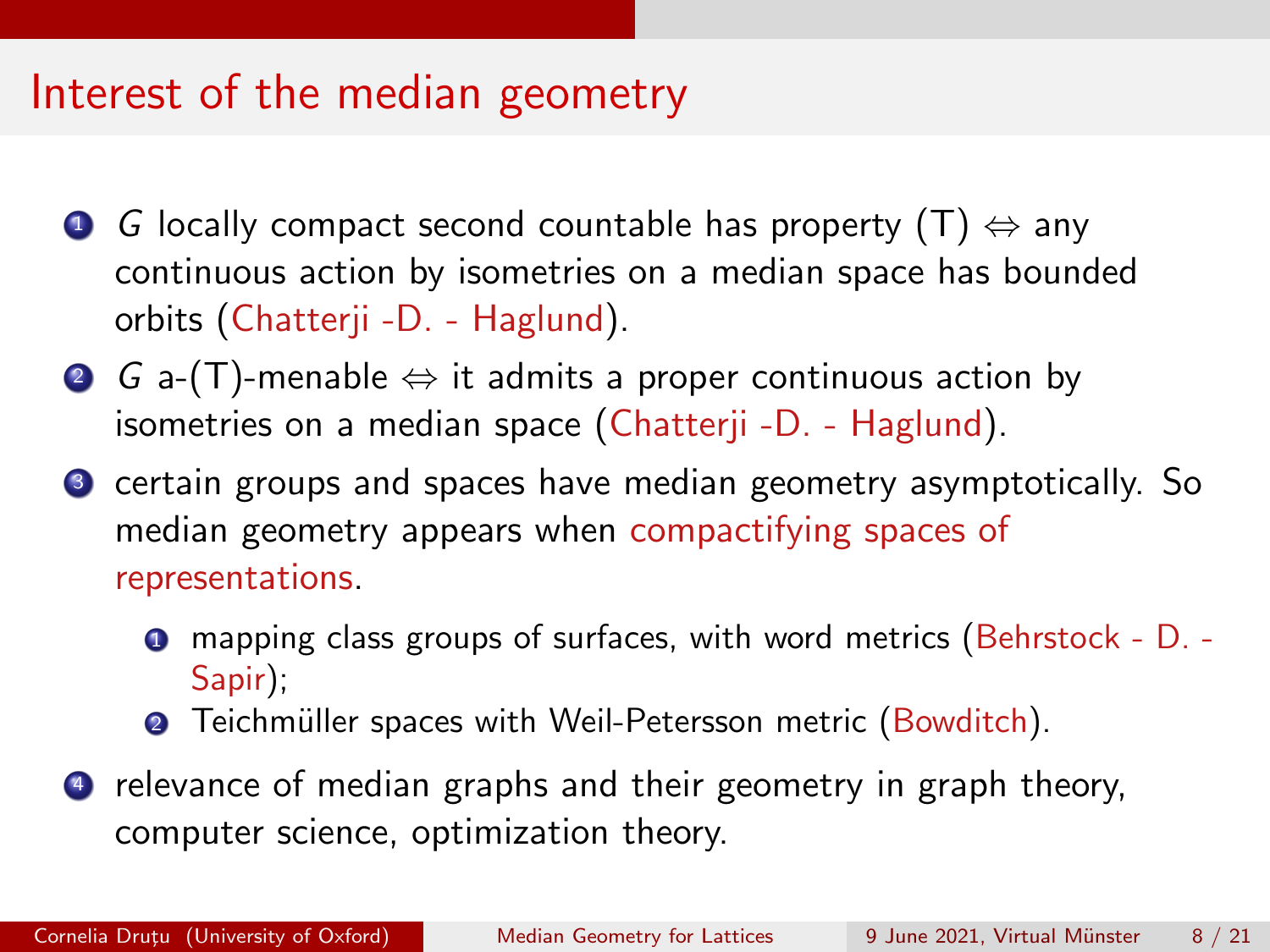## Degrees of compatibility with median geometry

A group is said to be

- $\bullet$  cubulable if it acts properly discontinuously cocompactly on a CAT $(0)$ cubical complex;
- strongly medianizable if it acts properly discontinuously cocompactly on a median space of finite rank;
- (weakly) medianizable if it acts properly discontinuously coboundedly on a median space.

If a finitely generated group is strongly medianizable then the median space on which it acts is also locally compact.

Cubulable  $\Rightarrow$  strongly medianizable  $\Rightarrow$  (weakly) medianizable.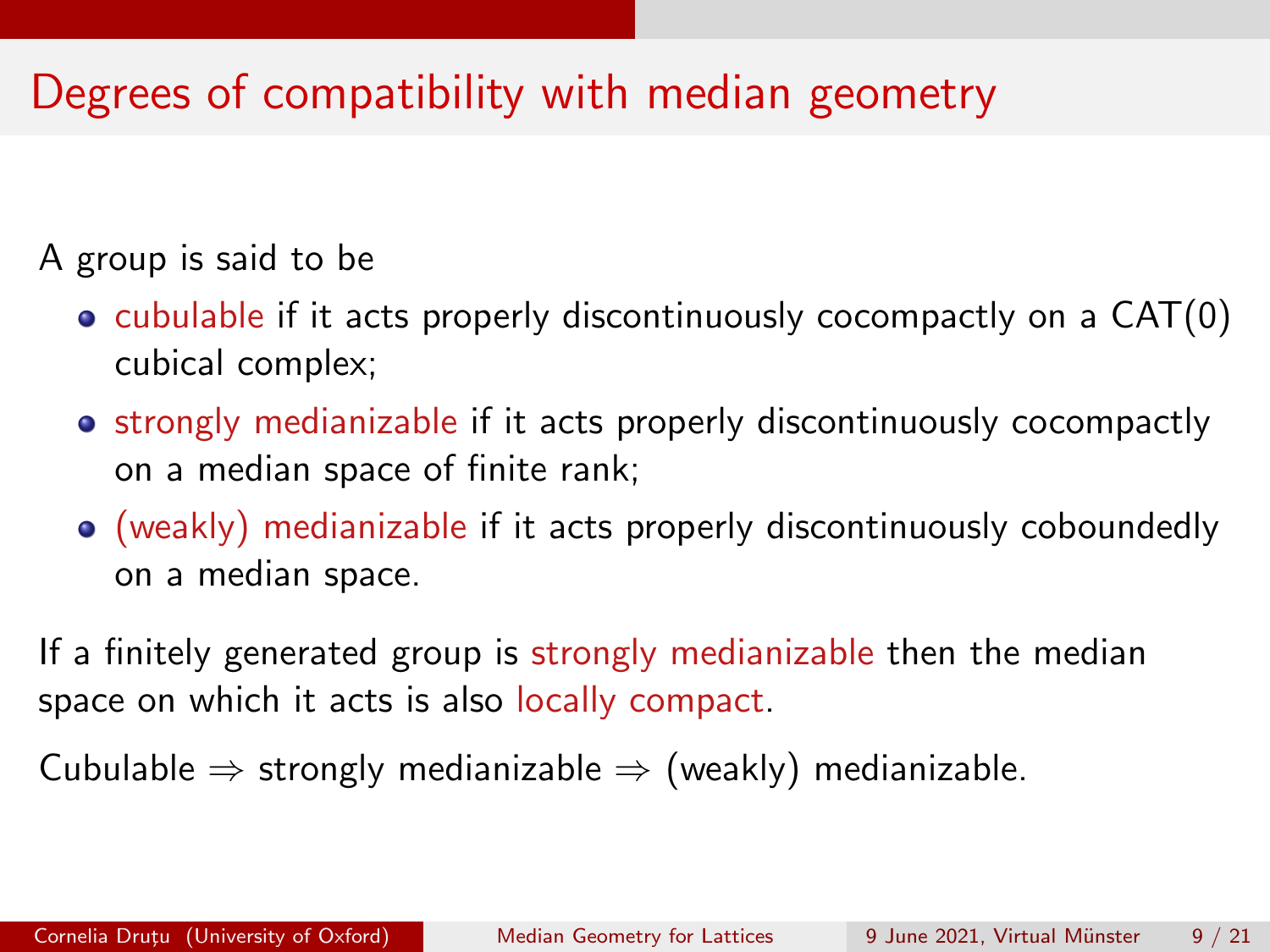# Degrees of median compatibility versus degrees of amenability

Extra properties of cubulable groups: they are weakly amenable with Cowling-Haagerup constant 1 (Guentner-Higson).

- Amenable= ∃ a sequence of positive definite, compactly supported functions on G converging to 1 uniformly on compacts subsets;
- a-T-menable  $=$   $\exists$  a sequence of continuous positive definite functions on G, vanishing at infinity, converging to 1 uniformly on compact sets.
- weakly amenable=  $\exists$  a sequence  $(\phi_n)$  of continuous, compactly supported functions on G, converging to 1 uniformly on compact sets, with  $\sup_n ||\phi_n||_{M_0A(G)} < \infty$ .

Above,  $\|\cdot\|_{M_0A(G)}$  is the completely bounded norm on the space  $M_0A(G)$  of completely bounded multipliers of the Fourier algebra  $A(G)$ .

The Cowling-Haagerup constant is the best possible

$$
\kappa \geq \sup\nolimits_n \|\phi_n\|_{M_0A(G)}.
$$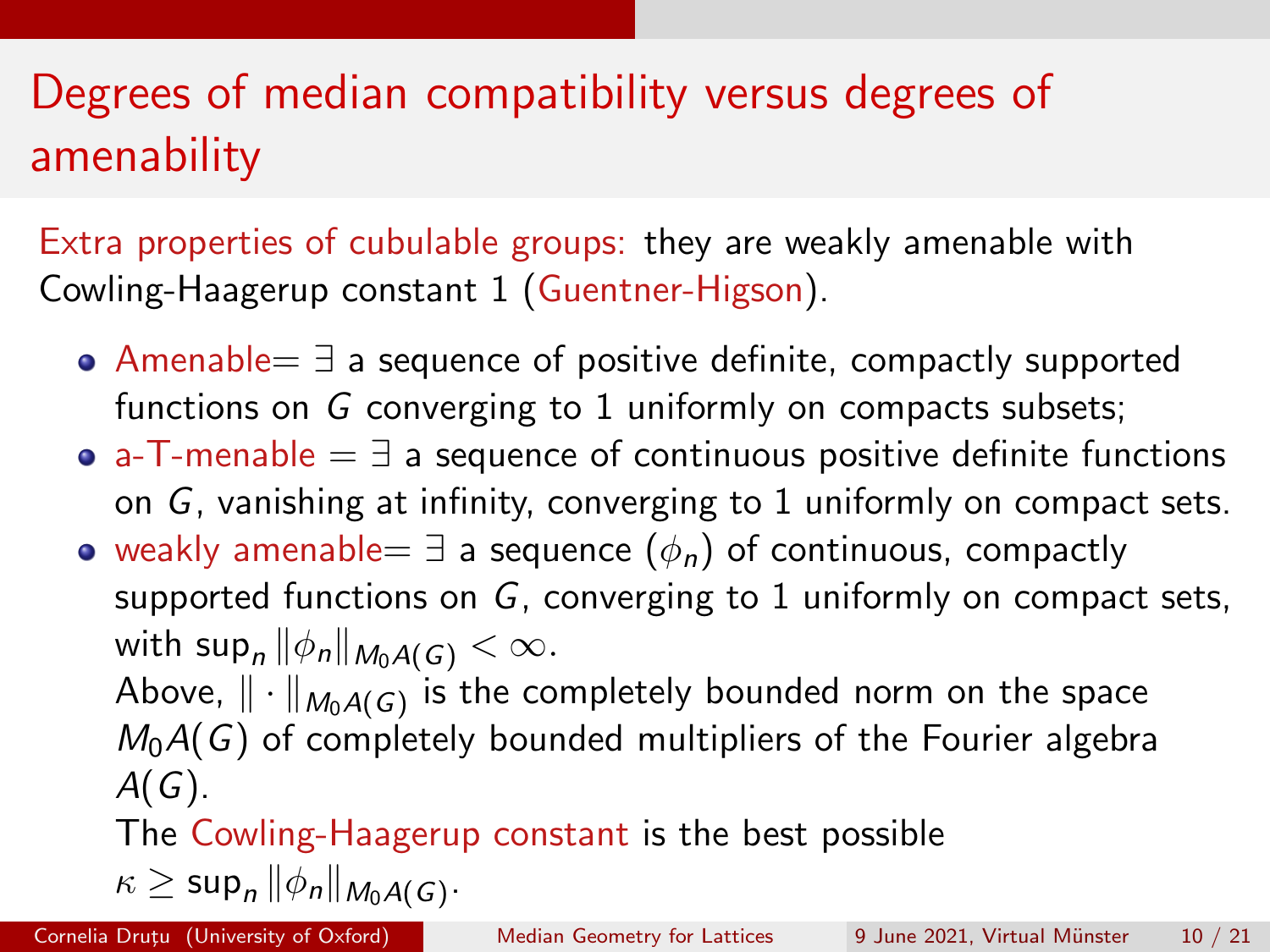## Strongly medianizable versus cubulable

Possibly strongly medianizable  $\Rightarrow$  cubulable.

They share the same properties:

- Tits alternative, super-rigidity (Caprace-Sageev, Fioravanti);
- irreducible uniform lattices in  $SO(n_1, 1) \times \cdots \times SO(n_k, 1)$  with  $k \geq 2$ act on every finite dimensional CAT(0)-c.c. with a global fixed point (Chatterji-Fernos-Iozzi)
- also true for actions on finite rank median spaces (Fioravanti).

### Theorem

(Chatterji-D.) The above lattices (with  $k \geq 1$ ) are medianizable.

In view of Fioravanti's result, this is the best that one can get for these lattices, in terms of compatibility with a median geometry.

It is unknown if the same lattices can act properly on an infinite dimensional CAT(0) cube complex.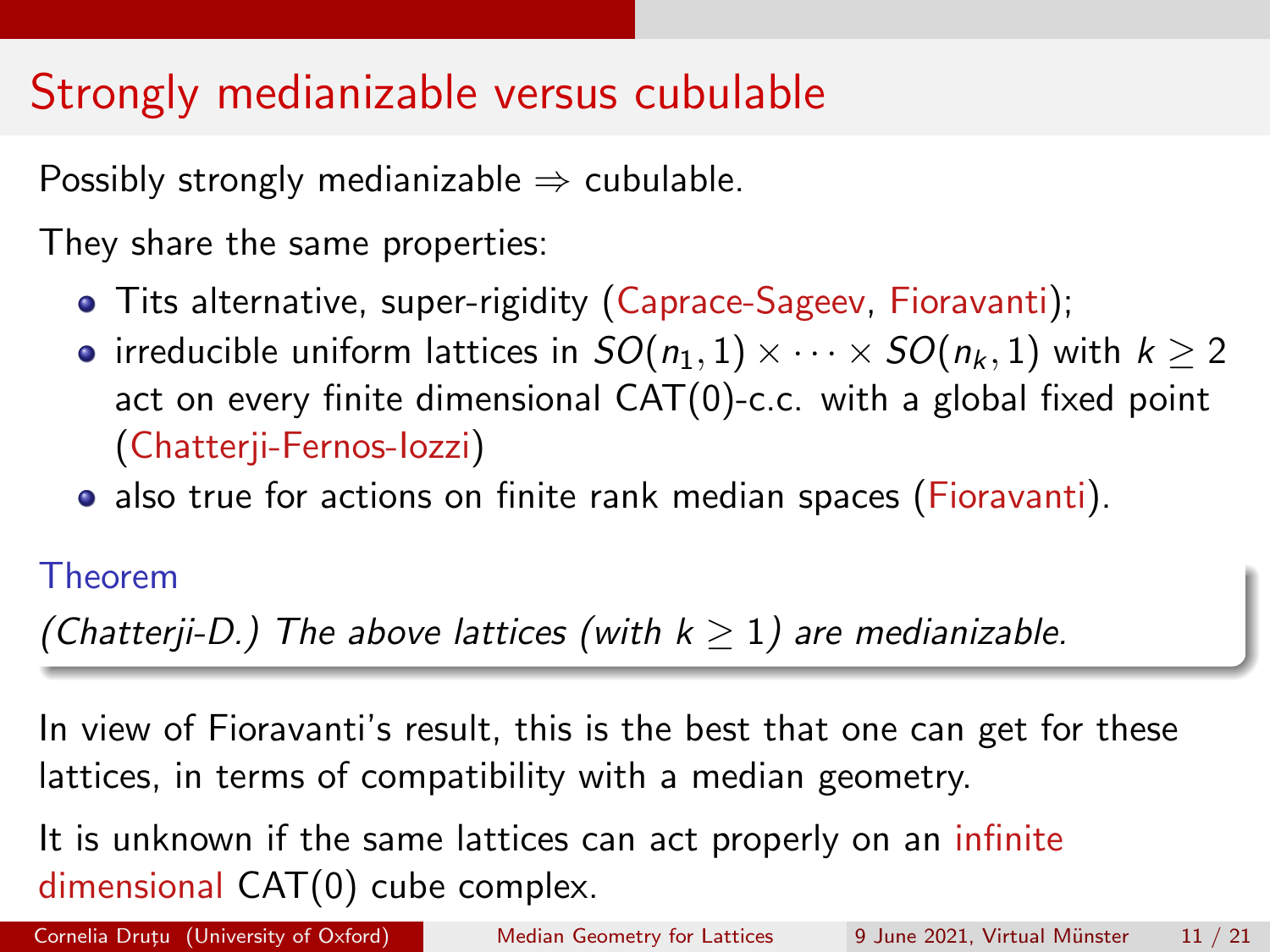The result is interesting in the case of one factor  $(k = 1)$  too:

- not known if all arithmetic uniform lattices in  $SO(n,1)$ , with n odd and larger than 3, are cubulable;
- in particular, there is an example of arithmetic uniform lattices in  $SO(7,1)$ , constructed using octaves, that is thought not to be cubulable.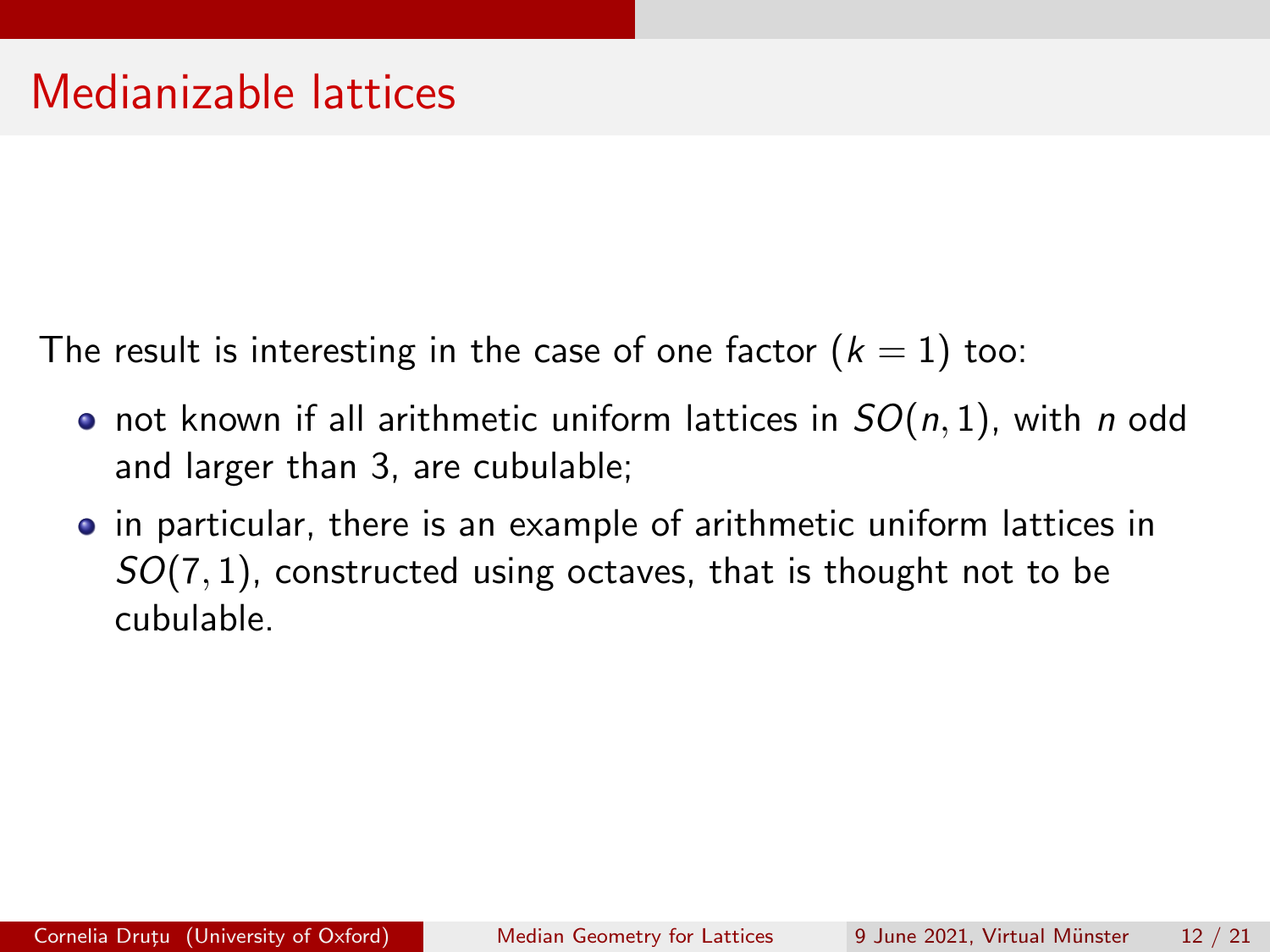When can one extract from an action on a real tree  $T \neq \mathbb{R}$  (minimal non-trivial) an action on a simplicial tree ?

Stable action  $=$  the family of stabilizers of non-trivial arcs satisfies the ACC (Ascending Chain Condition).

- $\bullet$  (Bestvina-Feighn) If G is finitely presented then there exists an action on a simplicial tree with stabilizers of edges  $=$  stabilizers of arcs-by-cyclic.
- (Sela) Same with f.p. replaced by "trivial stabilizers of tripods".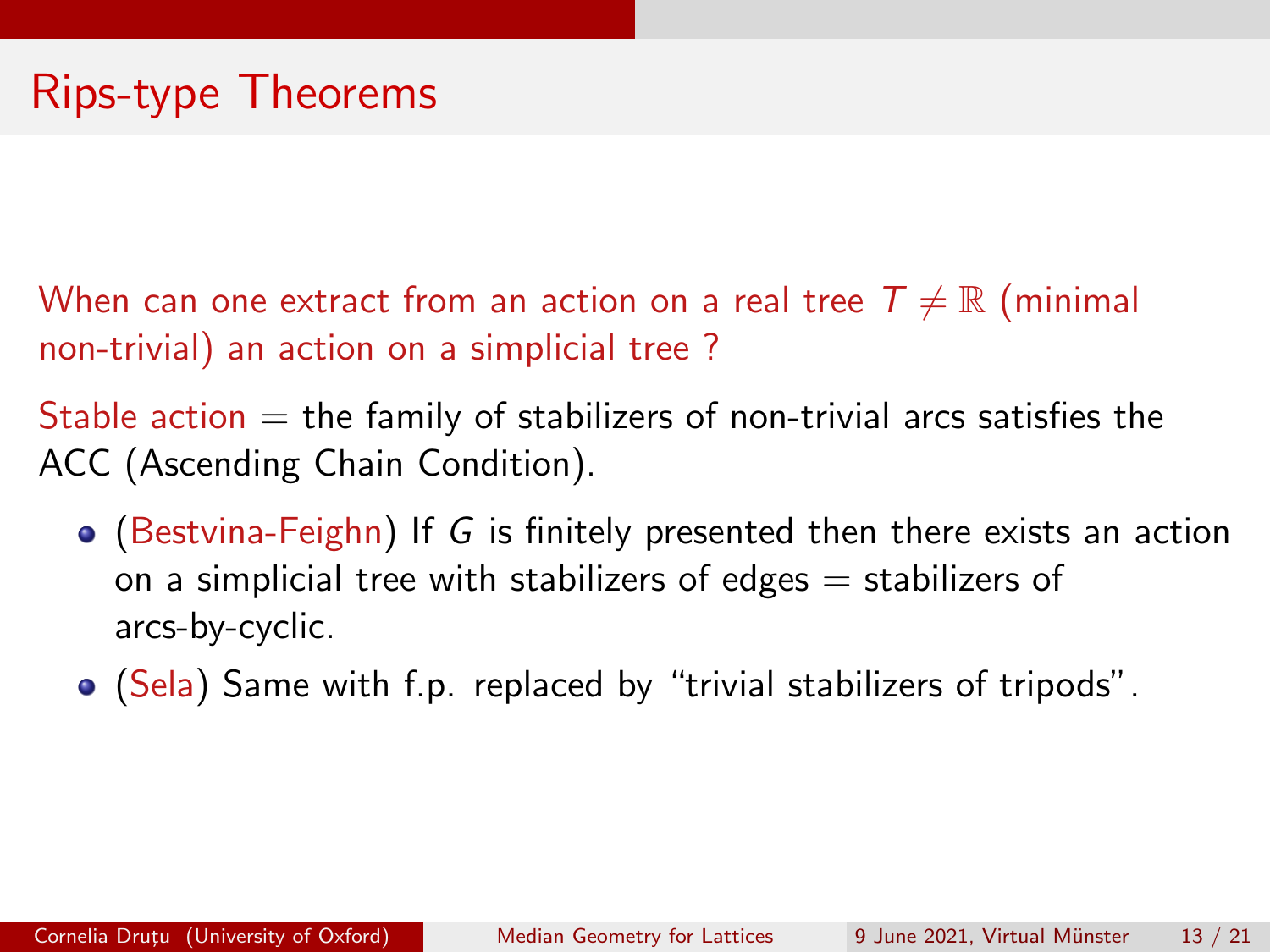### Rips-type Theorems for median spaces

#### Interest of a median version:

- it would relate the negation of property  $(T)$  ( $\Leftrightarrow$  existence of an action with infinite orbits on a median space) to actions on CAT(0) cube complexes;
- it would provide an assumption under which a-T-menability implies weak amenability with Cowling-Haagerup constant 1.
- An assumption is needed:  $H \wr F_2$  with H finite is a-T-menable (Cornulier-Stadler-Valette), but cannot be weakly amenable with Cowling-Haagerup constant 1 (Ozawa-Popa).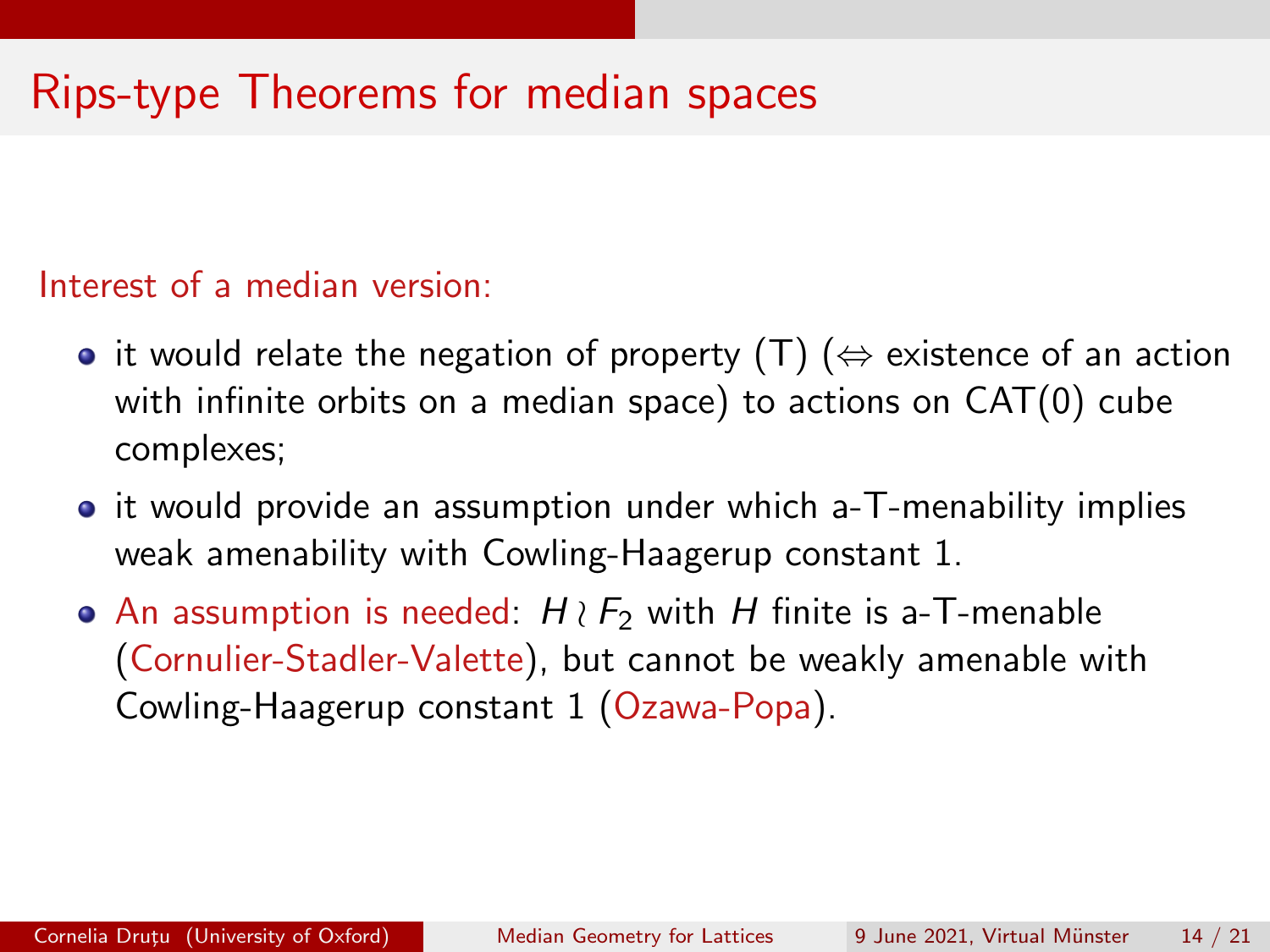### Rips-type Theorems for median spaces

Our theorem emphasizes that one cannot expect, for actions on median spaces, a theorem similar to Bestvina-Feighn:

- uniform lattices in  $SO(n_1, 1) \times \cdots \times SO(n_k, 1)$  are finitely presented;
- **•** they act properly, minimally and with bounded quotient on median spaces;
- they cannot act non-trivially cocompactly with amenable stabilizers on a CAT(0) cube complex (which would therefore have to be of finite dimension), by Chatterji-Fernos-Iozzi.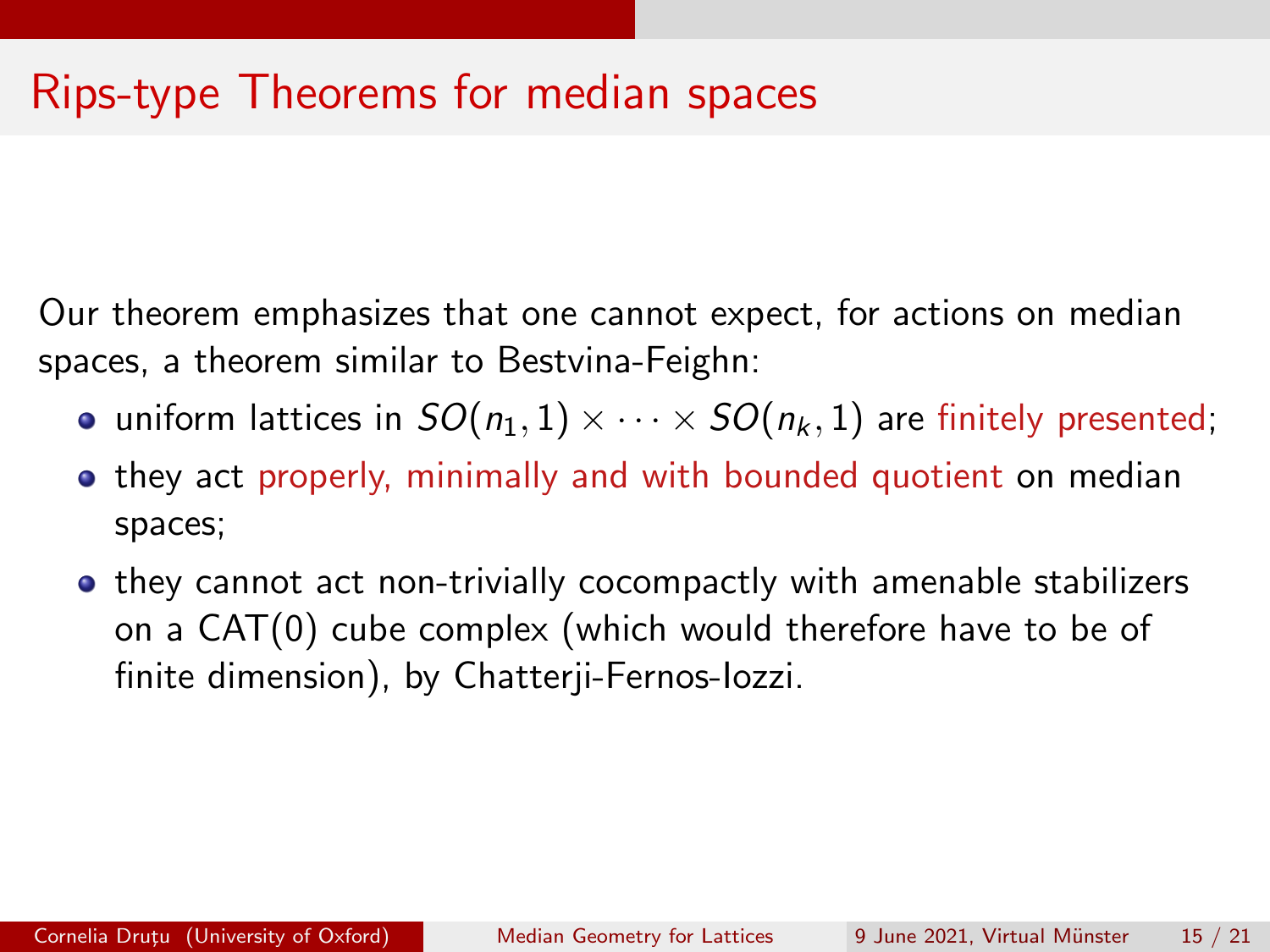### Rips-type Theorems for median spaces

- **•** Still possible to obtain Rips-type theorems for actions on median spaces of finite rank.
- consistent with the case of real trees, since these are median spaces of rank one;
- a good candidate for the condition "tree not a line" might be median space with no global fixed point at infinity under the full isometry group, not within bounded Hausdorff distance from a space  $\mathbb{R}^n$  with  $\ell^1$  norm"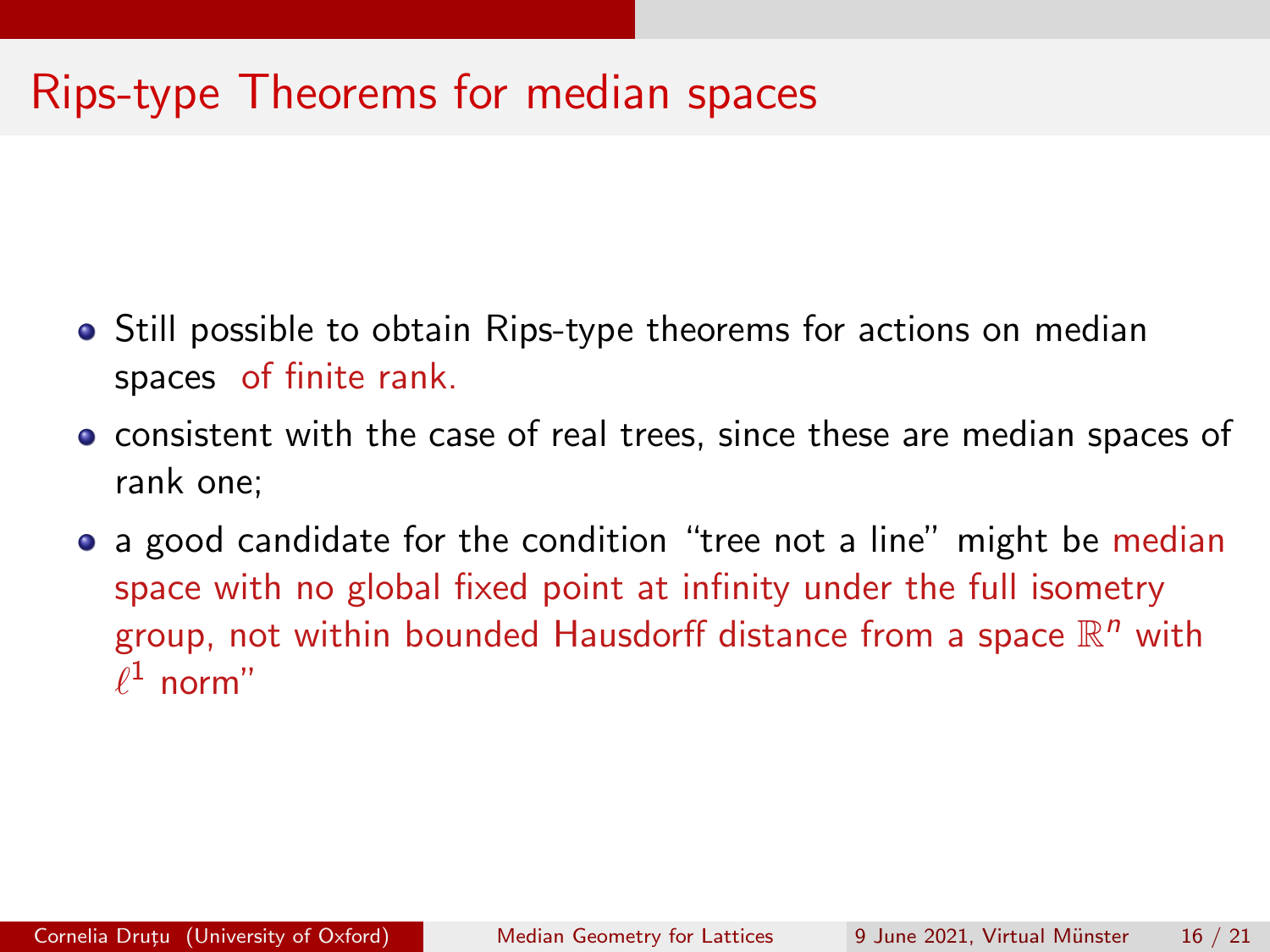## Where does the median geometry come from ?

### Theorem

The real hyperbolic space  $\mathbb{H}^n$  embeds isometrically and  $\mathrm{Isom}(\mathbb H^n)$ -equivariantly into a median space at finite Hausdorff distance from the embedded  $\mathbb{H}^n$ .

The embedding is constructed using another structure closely connected with the median geometry: measured walls (introduced by Cherix-Martin-Valette).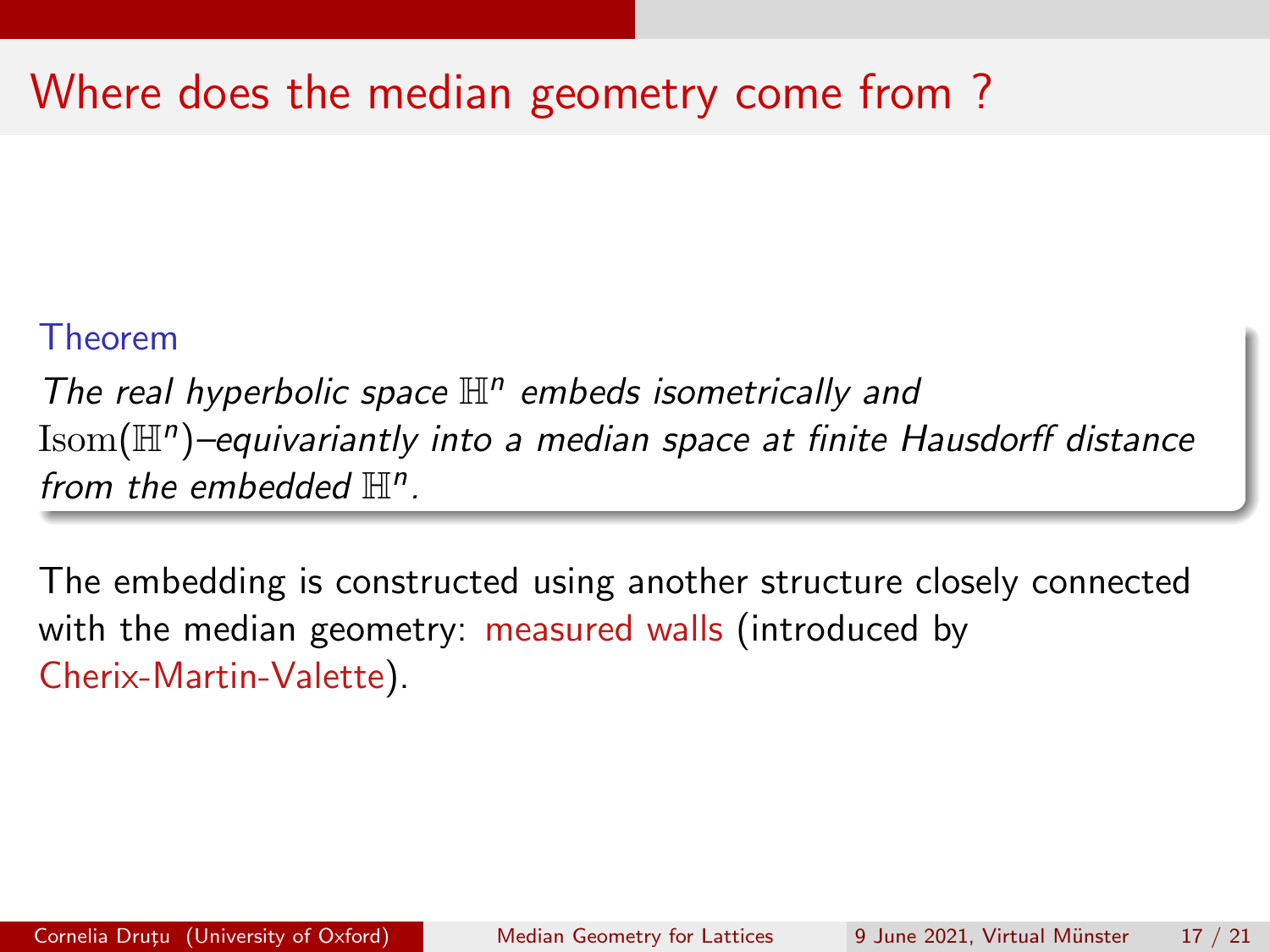## Space with measured walls

A space with measured walls is:

- a space  $X$
- with  $W$  a collection of walls, i.e. pairs  $w = \{h, h^c\}$
- $\bullet$   $\beta$  a  $\sigma$ -algebra of subsets in  $\mathcal W$
- $\bullet$   $\mu$  a measure on  $\mathcal{B}$ , such that for every two points  $x, y \in \mathcal{X}$  the set of separating walls  $W(x|y)$  is in  $\beta$  and it has finite measure.

Denote by  $\operatorname{pdist}_\mu$  the pseudo-metric on  $X$  defined by

$$
\mathrm{pdist}_{\mu}(x,y)=\mu\left(\mathcal{W}(x|y)\right).
$$

### We call it the wall pseudo-metric.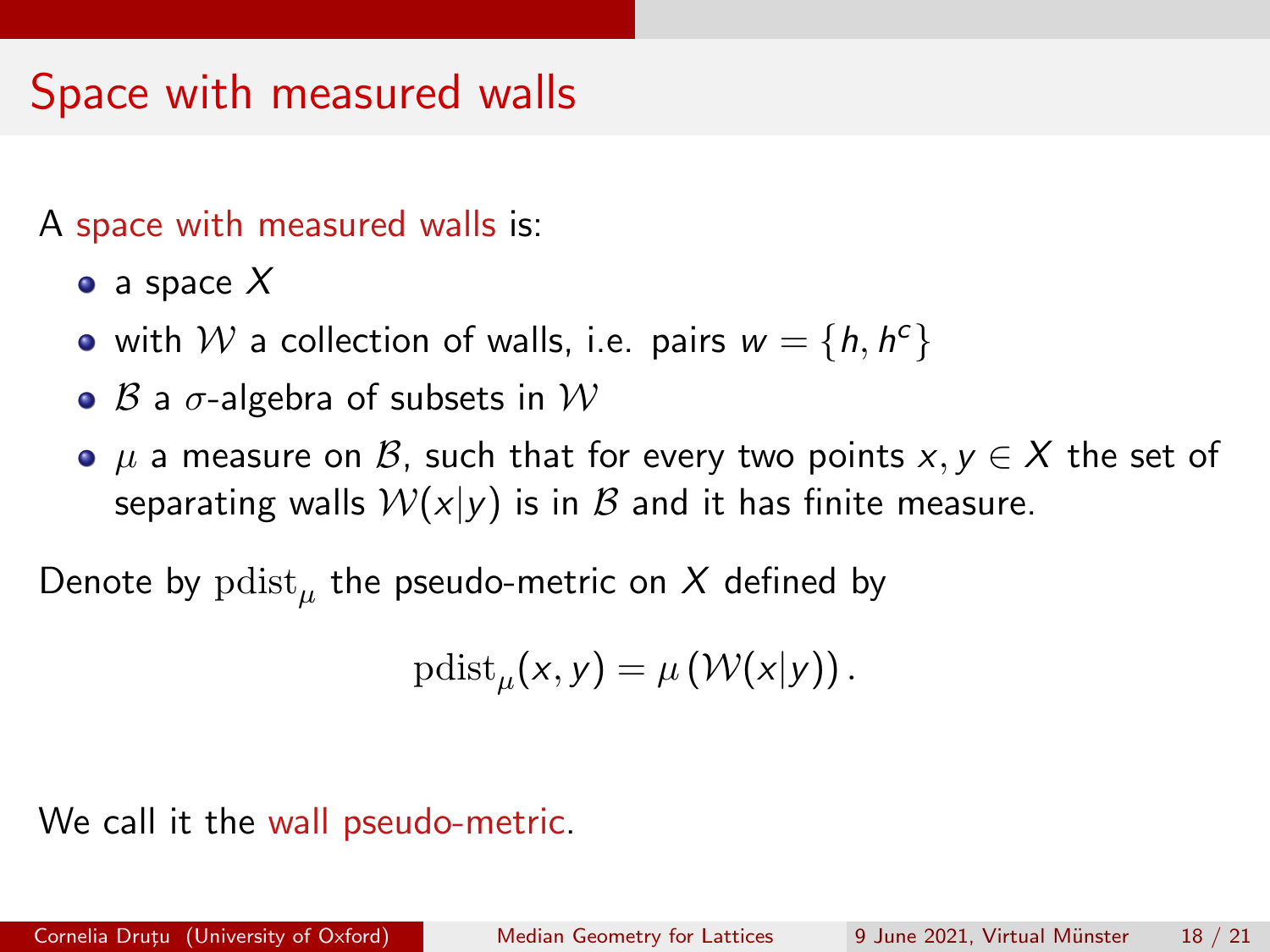### Three key features of spaces with measured walls

### Chatterji-Drutu-Haglund:

- the category of spaces with measured walls is equivalent to the category of subspaces of pseudo-metric median spaces;
- a median metric space is endowed with a structure of measured walls that are convex (i.e. every  $h$  and  $h^c$  are convex), such that the wall pseudo-metric  $\operatorname{pdist}_\mu$  coincides with the median metric, and isometries are automorphisms of the space with measured walls;
- to a space with measured walls  $(X, \mathcal{W}, \mathcal{B}, \mu)$  one can associate a median pseudo-metric space  $(M(X), \text{pdist})$  containing it, such that the wall pseudo-metric  $\operatorname{pdist}_\mu$  coincides with the restriction of  $\operatorname{pdist}$ to  $X \times X$ ; moreover  $\mathcal{M}(X)$  is minimal, and an isomorphism of  $(X, W, \mathcal{B}, \mu)$  induces an isometry of  $(\mathcal{M}(X), \text{pdist})$ .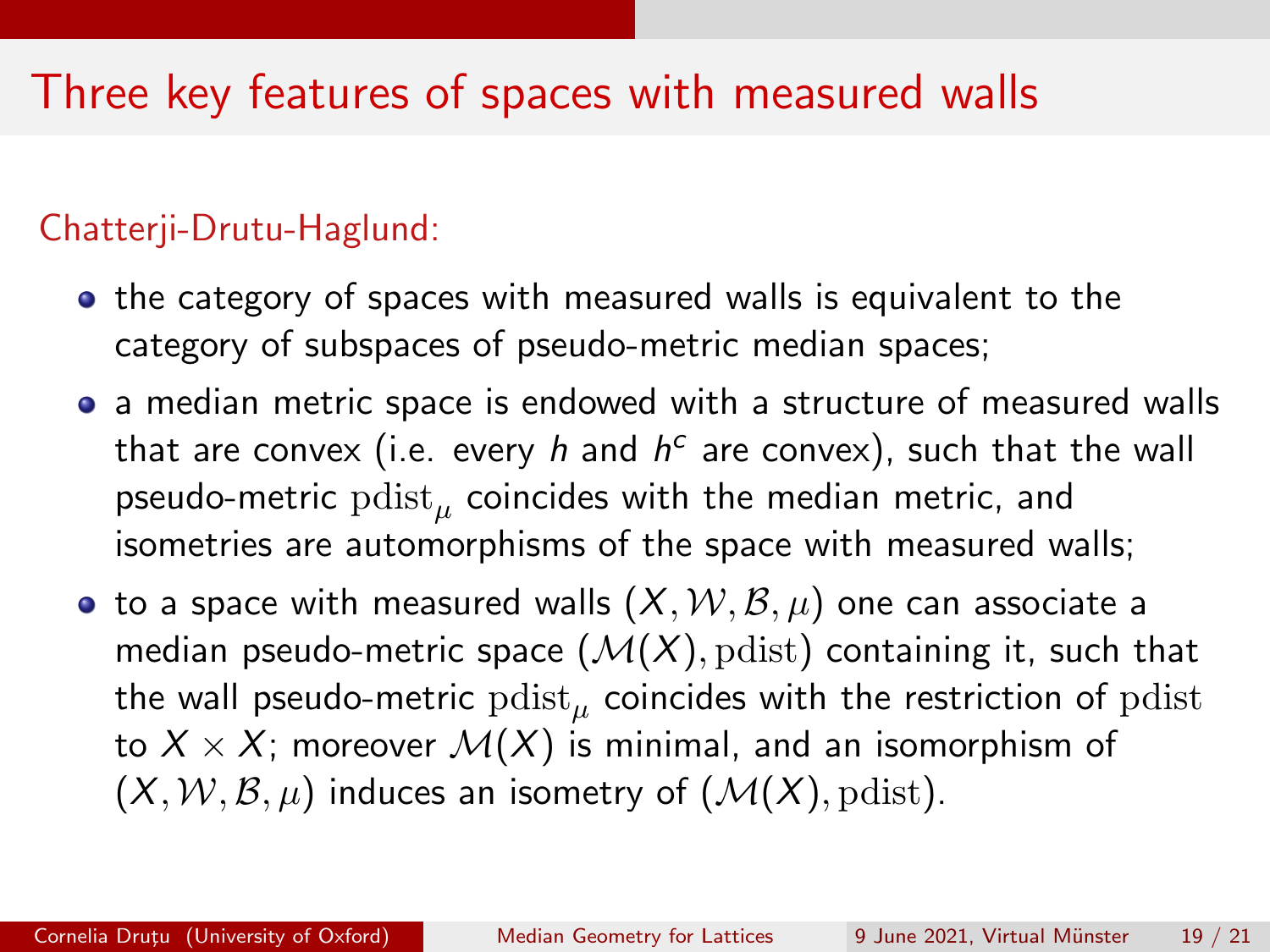### Generalized version of the embedding theorem of  $\mathbb{H}^n$

### Theorem (Chatterji-D.)

Let  $(X, W, \mathcal{B}, \mu)$  be a space with measured walls,  $\mu$ -locally finite. The following are equivalent:

- $\bullet$  the Hausdorff distance from (the embedded copy of) X to  $\mathcal{M}(X)$  is finite;
- 2 there exists a median space M and a coarsely surjective monomorphism  $\varphi: X \to \mathcal{M}$ ;
- $\bullet$  there exists  $\delta$  and D such that X with the wall pseudo-metric is  $\delta$ -tripodal, and every point z that is  $\delta$ -between two points x, y is in the D-neighborhood of every half-space containing  $x$  and  $y$ .